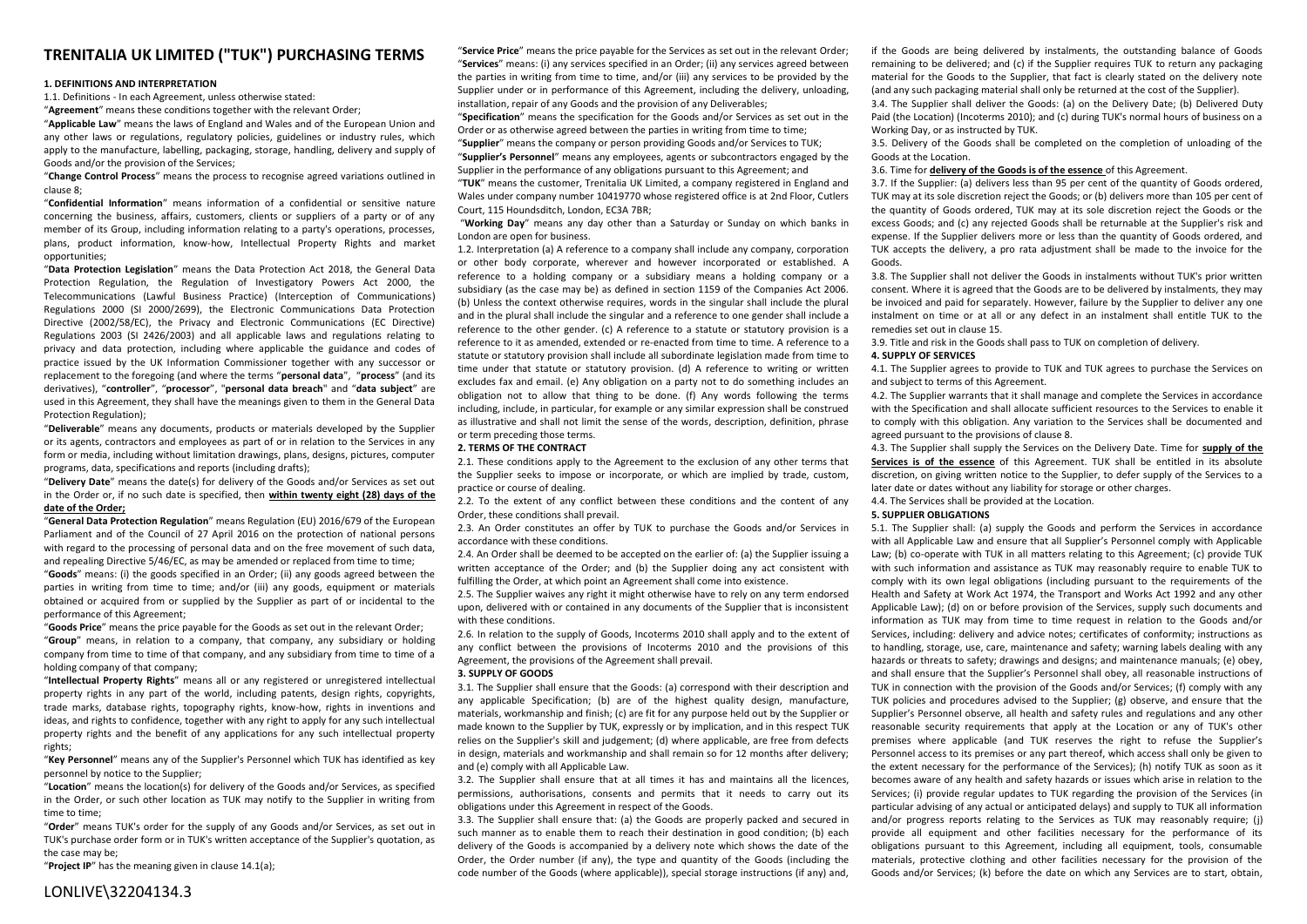and at all times maintain during the term of this Agreement, all necessary licences and consents and comply with all relevant legislation in relation to the Services; (l) not permit any of the Supplier's Personnel to endeavour to supply any of the Services and/or to access the Location: i. having just consumed, or being under the influence of, alcohol or drugs; ii. when in possession of prohibited drugs; or iii. whilst consuming alcohol or drugs; (m) subject to TUK's prior written approval, appoint or, at TUK's request, replace without delay: i. the Supplier's manager in respect of the Services, who shall have authority under this Agreement contractually to bind the Supplier on all matters relating to the Goods and/or Services; and ii. Key Personnel, who shall be suitably skilled, experienced and qualified to carry out specific elements of the Services; (n) subject to clause  $5.1(m)$ , ensure that the same person acts as the Supplier's manager throughout the term of this Agreement; (o) procure the availability of the Supplier's Personnel, including any manager and/or Key Personnel, to provide the Services during the term of this Agreement; (p) not make any changes to the Supplier's manager or any Key Personnel without TUK's prior written approval (such approval not to be unreasonably withheld or delayed); and (q) ensure that it provides a sufficient number of Supplier's Personnel to provide the Services, all of whom shall: i. perform the Services using suitably qualified, careful, experienced, skilled and competent persons in the duties required of them and must ensure that every such person is properly trained and instructed and carries out the Services with regard to: the task that person has to perform; all relevant provisions of this Agreement; fire risks and fire precautions; the requirements of the Health and Safety at Work Act 1974 and other relevant legislation and codes of practice; ii. have the requisite level of qualifications and experience that might reasonably be expected given the nature of the Services; and iii. use reasonable skill and care in the performance of the Services.

5.2. The Supplier acknowledges and agrees that: (a) TUK is entering into this Agreement on the basis of the description of the Goods and/or Services in the Specification, which is accurate and complete in all material respects, and is not misleading; and (b) if it considers that TUK is not, or may not, be complying with any of TUK's obligations, it shall only be entitled to rely on this as relieving the Supplier's performance under this Agreement: i. to the extent that it restricts or precludes performance of the Services by the Supplier; and ii. if the Supplier, promptly after the actual or potential noncompliance has come to its attention, has notified details of the same to TUK in writing.

5.3. The Supplier shall permit TUK, and any person nominated by it for this purpose, to have such access on demand to the premises, personnel, systems, books and records of the Supplier, and any supplier or subcontractor of the Supplier, to ensure compliance with the provisions of this Agreement. If any audit carried out by TUK reveals any material non-compliance, TUK shall notify the Supplier in writing of the same as soon as reasonably practicable and the Supplier shall, at its own expense and as soon as reasonably practicable, rectify such noncompliance. TUK, at its sole discretion, shall be entitled, immediately and without liability, upon notice of any such non-compliance to suspend its obligations under this Agreement unless and until the Supplier has rectified such non-compliance to the satisfaction of TUK. If the Supplier fails to rectify such noncompliance within sixty days of receipt of the notice of non-compliance, TUK shall be entitled to treat such non-compliance as a breach not capable of remedy and may terminate this Agreement in accordance with clause 19.2.

#### **6. TUK'S OBLIGATIONS**

TUK shall: (a) provide all reasonable co-operation to the Supplier in all matters relating to the Goods and/or Services; (b) provide access to its premises (including the Location), data and such facilities as may reasonably be requested by the Supplier and agreed with TUK in advance, for the purposes of providing the Goods and/or Services; (c) provide, in a timely manner, such information as the Supplier may reasonably request, and TUK considers reasonably necessary, in order to supply the Goods and/or carry out the Services; (d) inform the Supplier of all health and safety rules and regulations and any other security requirements that apply at any of TUK's premises relevant to the provision of the Goods and/or Services.

## **7. ACCEPTANCE**

## **Goods**

7.1. TUK shall have the right to inspect and test the Goods at any time before delivery. TUK's authorised representatives and any customer or other person to whom TUK is to transfer ownership of or permit use of the Goods may attend and observe testing of the Goods.

7.2. If following such inspection or testing TUK considers that the Goods do not comply, or are unlikely to comply, with the Supplier's undertakings at clause 3.1, TUK shall inform the Supplier and the Supplier shall immediately take such remedial action as is necessary to ensure compliance.

#### **Services**

7.3. TUK's representatives shall be entitled to inspect and monitor at any reasonable time all work being performed by the Supplier or any of the Supplier's Personnel under this Agreement, and all facilities connected with the supply of the Services, and the Supplier shall procure that TUK can exercise this right against any of the Supplier's Personnel.

7.4. If any Services comprise works to be undertaken at TUK's premises (including the installation of any Goods), the Services shall not be accepted unless and until any applicable acceptance tests have been satisfied in full.

7.5. The parties shall follow the procedures for determining acceptance of Services as TUK may notify to the Supplier in writing once the Services are underway and certain requirements have become apparent. No provision of law deeming when acceptance of the Services is to have taken place shall apply.

7.6. Any acceptance by TUK of Services not in conformity with this Agreement shall be without prejudice to any rights TUK may have against the Supplier, whether in respect of those Services or any other Services supplied under this Agreement, and TUK shall not be considered to have agreed that the Services supplied were supplied in accordance with the requirements of this Agreement.

## **General**

7.7. TUK's acceptance of Goods or Services will be deemed to take place once TUK has had a reasonable length of time to inspect such Goods or Services. No inspection, report or testing, or the failure of TUK to carry out or request any such inspection, report or testing, shall constitute TUK's acceptance of any Goods or Services, or relieve the Supplier of any of its obligations under this Agreement, or impair any rights or remedies of TUK (under this Agreement or at law).

## **8. CHANGE CONTROL**

8.1. If either TUK and/or the Supplier wish to change the scope or execution of the Services, it shall submit written details of the requested change to the other (a "**Change Request**"). Upon receipt of a Change Request, or when submitting a Change Request itself, the Supplier shall, within a reasonable time (and in any event not more than ten Working Days after receipt of any Change Request from TUK), provide a written estimate to TUK of: (a) the likely time required to implement the change; (b) any necessary variations to the Service Price arising from the change; (c) any other impact of the change on this Agreement; and (d) where the change requested impacts on the Supplier's Intellectual Property Rights, or Intellectual Property Rights belonging to a third party used to provide the Services, the extent of any such impact.

8.2. Unless both parties consent to a Change Request pursuant to clause 8.3 prior to any stated date for expiry of the Change Request, there shall be no change to the Services. 8.3. If both parties consent to the terms of a Change Request, it shall be signed by the authorised representatives of both parties, whereupon it shall become binding on the parties.

8.4. Any administrative costs incurred by either party in proposing or processing any Change Request shall be borne solely by that party.

8.5. Any change to the Supplier's services and operations which are necessary to comply with changes in Applicable Law shall be made at the Supplier's cost and with prior written notice to TUK of such changes. Where such changes are necessary to comply with Applicable Law that is relevant only to TUK (rather than other clients of the Supplier), then the parties shall bear the costs of any such change equally.

## **9. TRADING STANDARD**

9.1. The Supplier will maintain and operate an ethical trading policy in respect of any sub-contracting and outsourcing of any of its obligations pursuant to this Agreement. 9.2. The Supplier shall, and shall procure that the Supplier's Personnel shall, comply at all times with Applicable Law in respect of child labour. In any event, the Supplier will not, and will procure that the Supplier's Personnel will not, engage any person below the age of 14.

9.3. Without prejudice to the obligation to ensure compliance with Applicable Law at clause 5.1(a), the Supplier shall, and shall procure that the Supplier's Personnel shall, address the following in the provision of the Goods and/or Services: (a) Management of waste: implement a comprehensive waste management policy to ensure waste is

minimised and items recycled wherever practicable; (b) Paper and packaging: put in place a recycling policy to minimise the undue and unnecessary use of materials; (c) Conservation: establish a programme to monitor the environmental impact of its activities on, inter alia, deforestation, flora and fauna and productive land; and (d) Energy Consumption: ensure all manufacture and delivery processes, including the use of heating, ventilation, lighting, IT systems and transportation are to the extent reasonably possible based on the most efficient energy use and minimise the output of harmful emissions.

9.4. If applicable, the Supplier shall be registered with the Rail Industry Safety Qualification Scheme (RISQS), and (if required by RISQS) audited by, RISQS for the supply of the Services detailed in this Agreement. The Supplier shall maintain its registrations and audit status for the duration of this Agreement. TUK may by immediate written notice terminate this Agreement if the Supplier is in breach of this clause.

### **10. BRIBERY AND CORRUPTION**

10.1. The Supplier shall at all times: (a) without prejudice to the generality of clause 5.1(a), comply with all laws and regulations and codes of practice, guidelines and standards issued by any governmental or regulatory authority that are applicable to the Supplier in its provision of the Goods and/or Services, or that are applicable to TUK in its receipt of the Goods and/or Services, relating to anti-bribery and anti-corruption including the Bribery Act 2010 ("**Anti-Bribery Requirements**"); (b) not engage in any activity, practice or conduct which would constitute an offence under sections 1, 2 or 6 of the Bribery Act 2010 if such activity, practice or conduct had been carried out in the UK; (c) without prejudice to the generality of clause 5.1(f), comply with TUK's policies relating to ethics, anti-bribery and anticorruption as communicated to the Supplier by TUK from time to time ("**Anti-Bribery Policies**"); (d) have and shall maintain in place its own policies and procedures, including but not limited to adequate procedures under the Bribery Act 2010, to ensure compliance with the Anti-Bribery Requirements, the Anti-Bribery Policies and clause 10.1(b) and will enforce them where appropriate; and (e) promptly report to TUK any request or demand for any undue financial or other advantage of any kind received by the Supplier in connection with the performance of the Agreement.

10.2. The Supplier shall ensure that any person associated with the Supplier who is providing goods or performing services in connection with this Agreement does so only on the basis of a written contract which imposes on and secures from such person terms equivalent to those imposed on the Supplier in this clause 10 ("**Relevant Terms**"). The Supplier shall be responsible for the observance and performance by such persons of the Relevant Terms, and shall be directly liable to TUK for any breach by such persons of any of the Relevant Terms.

10.3. For the purpose of the foregoing provisions of this clause 10, the meaning of adequate procedures and foreign public official and whether a person is associated with another person shall be determined in accordance with section 7(2) of the Bribery Act 2010 (and any guidance issued under section 9 of that Act), sections 6(5) and 6(6) of that Act and section 8 of that Act respectively. For the purposes of this clause 10, a person associated with the Supplier includes all the Supplier's Personnel.

10.4. The Supplier shall at all times: (a) without prejudice to the generality of clause 5.1(a), comply with all Applicable Law relating to modern slavery and human trafficking including the Modern Slavery Act 2015 ("**Anti-Slavery Requirements**"); (b) without prejudice to the generality of clause 5.1(f), comply with TUK's policies relating to antislavery as communicated to the Supplier by TUK from time to time ("**Anti-Slavery Policies**"); (c) have and maintain due diligence, audit and reporting procedures for its own suppliers, permitted subcontractors and other participants in its supply chains, to ensure that there is no slavery or human trafficking in its supply chains; and (d) promptly report to TUK any actual or suspected slavery or human trafficking in a supply chain which has a connection with this Agreement.

10.5. The Supplier shall notify TUK as soon as it becomes aware of: (a) any contravention, or potential contravention, of the Anti-Bribery Requirements or the Anti-Slavery Requirements; and (b) any breach, or potential breach, of the Anti-Bribery Policies or the Anti-Slavery Policies.

10.6. The Supplier warrants that as at the date of this Agreement: (a) neither the Supplier nor any of its officers, employees or any other persons associated with it: i. has been convicted of any offence involving bribery, corruption, slavery or human trafficking; ii. so far as it is aware, has been or is the subject of any investigation, inquiry or enforcement proceedings by any governmental, administrative or regulatory body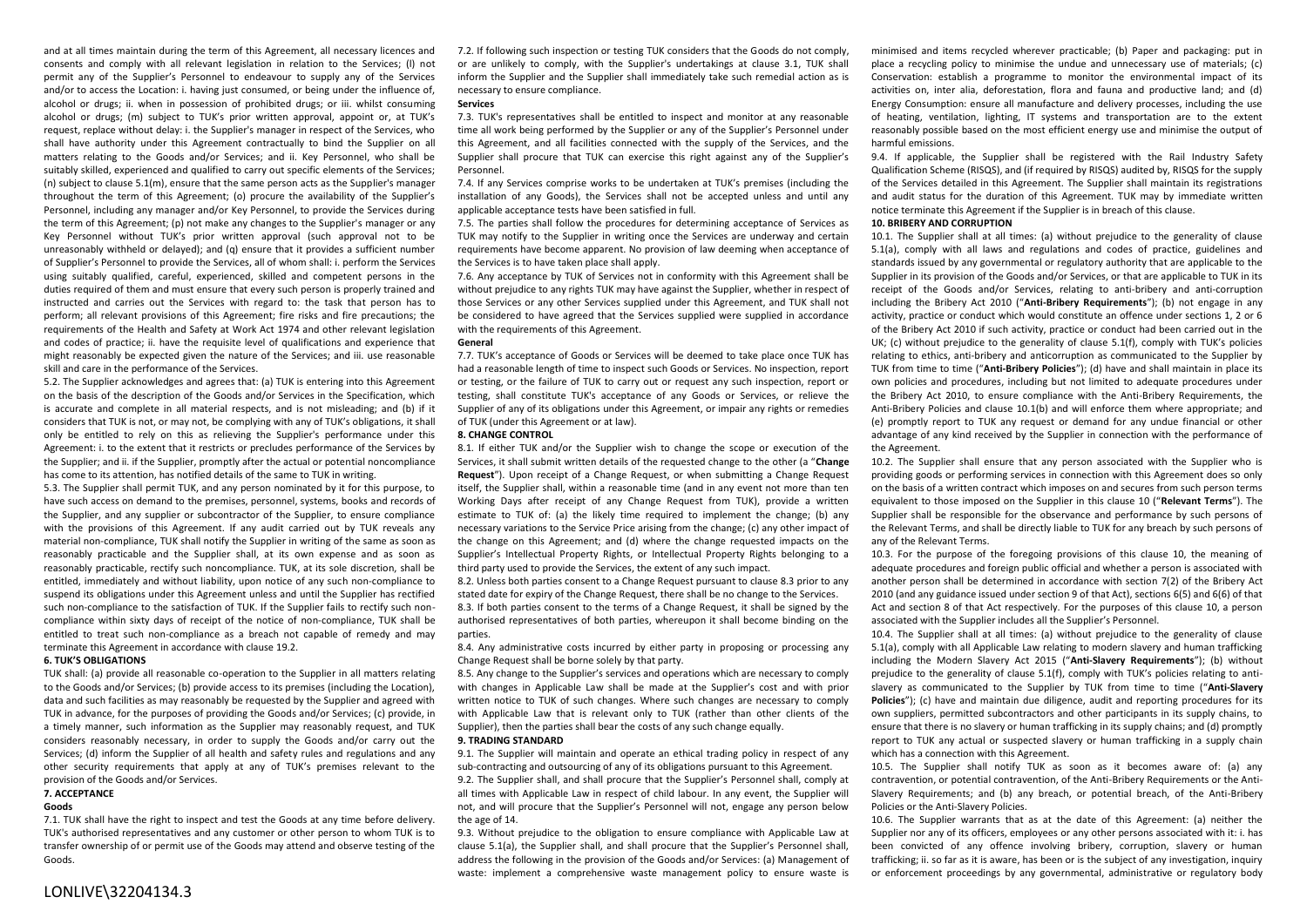regarding any offence or alleged offence of or in connection with bribery, corruption, slavery or human trafficking; (b) it conducts its business in a manner that is consistent with the Anti-Bribery Policies and the Anti-Slavery Policies.

10.7. Upon request by TUK, the Supplier shall certify to TUK in writing signed by an officer of the Supplier that it has complied with this clause 10. The Supplier shall provide such supporting evidence of compliance as TUK may reasonably request.

10.8. Breach of this clause 10 by the Supplier shall be deemed a breach not capable of remedy and TUK may, in the event of such breach, terminate this Agreement in accordance with clause 19.2.

## **11. PERFORMANCE**

11.1. The Supplier and TUK shall hold meetings at intervals to be agreed, at the Location, or any other location that the parties may agree from time to time, between agreed attendees to discuss the ongoing supply of Goods and delivery of the Services.

11.2. Without prejudice to the generality of clause 5.1(f), when exercising any rights of access to the Location or any other premises of TUK, the Supplier shall, and shall procure the Supplier's Personnel shall, comply with all rules, procedures, instructions and policies of TUK from time to time in relation to the premises (including in relation to opening times, fire, health and safety, environment, security and access), and it shall be the responsibility of the Supplier to obtain copies of the latest version of any such requirements from TUK. The Supplier shall ensure it keeps and leaves those parts of the Location or any other premises of TUK which it enters on to clean and tidy.

11.3. Without prejudice to TUK's rights pursuant to clause 5.3, the Supplier shall keep separate and detailed records documenting performance of its obligations pursuant to this Agreement, costs incurred in relation to the Services and any other information, data and documents relating to or relevant to the Services. The Supplier shall provide TUK with a copy of such records on request (in electronic spreadsheet format unless TUK requests otherwise) for the purposes of monitoring the Supplier's compliance with the terms of this Agreement and investigating any disputes or enquiries.

#### **12. PRICE**

12.1. In consideration of the supply of Goods and/or provision of Services in accordance with the terms of this Agreement, TUK shall pay: (i) the Goods Price; and/or (ii) the Service Price respectively.

12.2. The Supplier shall not be entitled to increase either the Goods Price or the Service Price without TUK's prior written approval.

12.3. The Goods Price comprises the full cost of supplying the Goods, including all costs of manufacturing and packaging, packing, loading, transport, insurance in transit, all customs, duties and other taxes payable in respect of any Goods and unloading of the Goods. The Service Price comprises the full cost of providing the Services, including all costs of labour (including the installation of any Goods, if applicable), travel, subsistence, accommodation, insurance and overheads in relation to provision of the Services. TUK shall not be liable to pay any charges in addition to the Goods Price or Service Price unless approved by TUK in writing in advance.

12.4. All amounts payable by TUK under this Agreement are exclusive of value added tax, which TUK will pay in addition, where applicable, at the rate in force at the time of payment.

#### **13. PAYMENT TERMS**

13.1. TUK shall only be obliged to pay any amount due pursuant to this Agreement when the Supplier has issued an invoice for such amounts in accordance with clause 13.2.

13.2. All invoices shall specify TUK's Order number and full details of the relevant Goods and/or Services, including description, quantity, price and, where applicable, value added tax.

13.3. The Supplier shall not be entitled to issue an invoice in respect of this Agreement, and TUK shall not be liable to make payment, until: (i) the Goods and/or Services to which such amounts relate have been supplied in accordance with this Agreement; and (ii) where applicable, any milestones set out in the Specification have been achieved. 13.4. TUK will pay any amounts due pursuant to this Agreement within forty five days after its receipt from the Supplier of an invoice compliant with clauses 13.2 and 13.3.

13.5. Payment by TUK of any amount payable by it pursuant to this Agreement shall not constitute TUK's acceptance of any Goods or Services or constitute a waiver in respect of any of TUK's rights.

13.6. TUK may set off against any amount owed to the Supplier under this Agreement, any amount payable by the Supplier to TUK pursuant to this Agreement, including amounts payable by the Supplier under any indemnity. Any exercise by TUK of its rights under this clause shall not limit or affect any other rights or remedies available to it.

13.7. If any amounts payable under this Agreement are not paid by the due date, the party liable to pay such amounts shall, in addition, pay interest whether before or after judgment, in accordance with this clause, calculated from (and including) the due date to (but excluding) the date of payment. Interest on such amounts shall be calculated on a daily basis at a rate of 4 per cent per annum above the base rate of the Bank of England from time to time.

13.8. In relation to payments disputed in good faith, interest under clause 13.7 shall be payable only after the dispute is resolved, on sums found or agreed to be due, from three Working Days after the dispute is resolved until payment.

#### **14. INTELLECTUAL PROPERTY RIGHTS**

14.1. The Supplier warrants to TUK that: (a) it is the sole legal and beneficial owner of all Intellectual Property Rights in any Goods and in all products of the Services, including any Deliverables ("**Project IP**"); (b) all Project IP is free from any charges, liens or encumbrances; (c) it has the right to assign the Project IP in accordance with clause 14.2; (d) the use of the Goods and/or Services will not infringe the Intellectual Property Rights of any third party; and (e) in relation to any licence of the Project IP pursuant to clause 14.3 or otherwise, it has the right to grant that licence, and that the exercise of such licence will not infringe the Intellectual Property Rights of any third party. 14.2. Subject to clause 14.3, all Project IP is hereby assigned by the Supplier (by way of present and future assignment) to TUK and the Supplier shall do all things and render all such assistance as may be reasonably required by TUK in order to vest such rights in TUK.

14.3. To the extent that any Project IP is owned by a third party and cannot be assigned pursuant to clause 14.2, the Supplier grants to TUK (or shall procure the grant of) an irrevocable, perpetual, transferable, worldwide, royalty-free, non-exclusive licence, with right to grant sub-licences, in respect of the Project IP. Pursuant to such licence(s), TUK shall be permitted to copy, edit, use and reproduce the Project IP for the purposes of obtaining the full benefit of and making full use of the Goods and/or Services.

14.4. The Supplier shall obtain waivers of any moral rights in any Goods and/or in all products of the Services (including any Deliverables) to which any individual is now or may at any future time be entitled under Chapter IV of Part I of the Copyright Designs and Patents Act 1988 or any similar provisions of law in any jurisdiction.

#### **15. REMEDIES**

15.1. Defective Goods or Services: If at any time TUK discovers that any Goods and/or Services do not comply with the requirements of this Agreement, TUK shall be entitled, at its option, to exercise any one or more of the following remedies in relation to such Goods and/or Services (and all other Goods or Services known or likely to be affected by the same problem): (a) to require the Supplier promptly to supply additional Services and/or replace the Goods with Services and Goods, as the case may be, conforming to the provisions of this Agreement; (b) to require the Supplier within five Working Days of being requested to do so to rectify or repair the Services or Goods at Supplier's risk and expense, or reimburse TUK's costs (including any costs relating to dismantling and/or reassembling any Goods and/or ancillary site works) incurred in: (i) undertaking such rectification or repairs; and/or (ii) obtaining alternative services or goods from a third party; (c) if a substantial part of the Goods cannot be repaired or replaced or used, or the Services do not materially comply with the provisions of this Agreement, to reject the Goods and/or Services and require the Supplier promptly to repay any amount of the Goods Price and/or Service Price, as applicable, already paid, less an equitable amount to reflect TUK's usage of the Goods and/or TUK having had any benefit of the Services; (d) to claim damages for any other costs, expenses or losses resulting from the Supplier's delivery of Goods that are not in conformity with the terms of this Agreement.

15.2. The terms of this Agreement shall apply to any repaired or replacement Goods or Services provided by the Supplier.

15.3. The Supplier shall meet, and **time is of the essence** as to, any Delivery Date. If the Supplier fails to do so, TUK may (without prejudice to any other rights it may have): (a) terminate this Agreement in whole or in part without liability to the Supplier; (b) refuse to accept any subsequent delivery of Goods or performance of Services which the Supplier attempts to make; (c) purchase substitute goods and/or services elsewhere and reclaim from the Supplier the costs for procuring those new goods or services; (d) hold the Supplier accountable for any loss and additional costs incurred; and (e) have all sums previously paid by TUK to the Supplier pursuant to this Agreement refunded by the Supplier, less an equitable amount to reflect TUK's usage of the Goods and/or TUK having had any benefit of the Services.

15.4. Where either party is or ought reasonably to be aware that any Goods are defective in such a way that a reasonable supplier would conclude they should be subject to a recall or that customers should be notified of the defect, each party shall notify the other without delay. The Supplier shall promptly and thoroughly investigate the alleged defect and report to TUK on its findings. The Supplier shall, pursuant to clause 16, pay TUK's costs, expenses and losses resulting from the conduct of a product recall and issue of a customer notice of a defect except to the extent that any such defect or alleged defect is proven to be due to TUK's acts or omissions.

#### **16. SUPPLIER'S INDEMNITY**

The **Supplier shall indemnify, keep indemnified and hold harmless TUK from and against all losses** (including loss of profits, interruption of business, depletion of goodwill and similar losses), costs, fines, liabilities, damages and expenses (including legal and other professional fees and expenses), howsoever caused, awarded against, or incurred or paid by, TUK as a result of or in connection with: (a) any liability for personal injury or death; (b) any claim made against TUK in respect of any liability, loss, damage, injury, cost or expense sustained by TUK 's employees or agents or by any customer or third party; (c) any liability, loss, damage, cost or expense arising from any breach by the Supplier or the Supplier's Personnel of any Applicable Law; (d) any alleged or actual infringement, whether or not under English law, of any third party's Intellectual Property Rights or other rights arising out of TUK's use or supply of any Goods or any products of the Services; (e) any loss of or damage to property; (f) any loss of profit, bargain, business, revenue, contract, use or goodwill, or any liability for any person for any of those losses, in each case where caused by, relating to or arising from any breach, negligent performance or failure or delay in performance of this Agreement by the Supplier or anyone acting on the Supplier's behalf. In the event of any such claim, TUK shall take reasonable steps to mitigate any liabilities, costs, proceedings, damages and expenses.

#### **17. INSURANCE**

17.1. The Supplier shall have in place (and shall ensure that any subcontractors have in place), for the duration of this Agreement and for a period of 12 months thereafter, at least the following insurance cover or, where greater, any insurance cover imposed by Applicable Law: (a) Public Liability Insurance with cover of not less than £5 million per occurrence; (b) Employer's Liability Insurance with cover of not less than £10 million per occurrence; (c) Professional Indemnity Insurance with cover of not less than £10 million per claim (to be maintained for six years from the termination or expiry of this Agreement); (d) Product Liability Insurance with cover of not less than £10 million per occurrence; and (e) should the Services comprise any building works, all risks insurance, covering the Supplier's Personnel, with a scope of level of cover to TUK's reasonable satisfaction in light of the relevant circumstances.

17.2. All insurance shall be maintained with a member of the Association of British Insurers or with Lloyds' underwriters and shall, unless otherwise stated, be for such amount as is prudent in all the circumstances. The Supplier shall do nothing to invalidate any insurance policy or to prejudice TUK's entitlement under it and shall notify TUK if any policy is (or will be) cancelled or its terms are (or will be) subject to any material change.

17.3. The Supplier shall on request provide to TUK copies of all policies and other documents evidencing the insurance to be maintained pursuant to clause 17.1 and evidence of payment of the most recent premium due in respect of such insurance.

17.4. If the Supplier fails or is unable to maintain insurance in accordance with clause 17.1, or fails to provide evidence that it has paid the current year's premiums in accordance with clause 17.3, TUK may, so far as it is able to do so, purchase such alternative insurance cover as it deems to be reasonably necessary and shall be entitled to recover from the Supplier, pursuant to clause 16, all reasonable costs and expenses it incurs in doing so.

17.5. To the extent permitted by law, all proceeds of insurances shall be used to discharge the claim or liability to which the proceeds relate.

## **18. LIMITATION OF LIABILITY**

18.1. Nothing in this Agreement: (a) shall limit or exclude either party's liability for: i. death or personal injury caused by its negligence, or the negligence of its personnel, agents or subcontractors; ii. fraud or fraudulent misrepresentation; iii. any other liability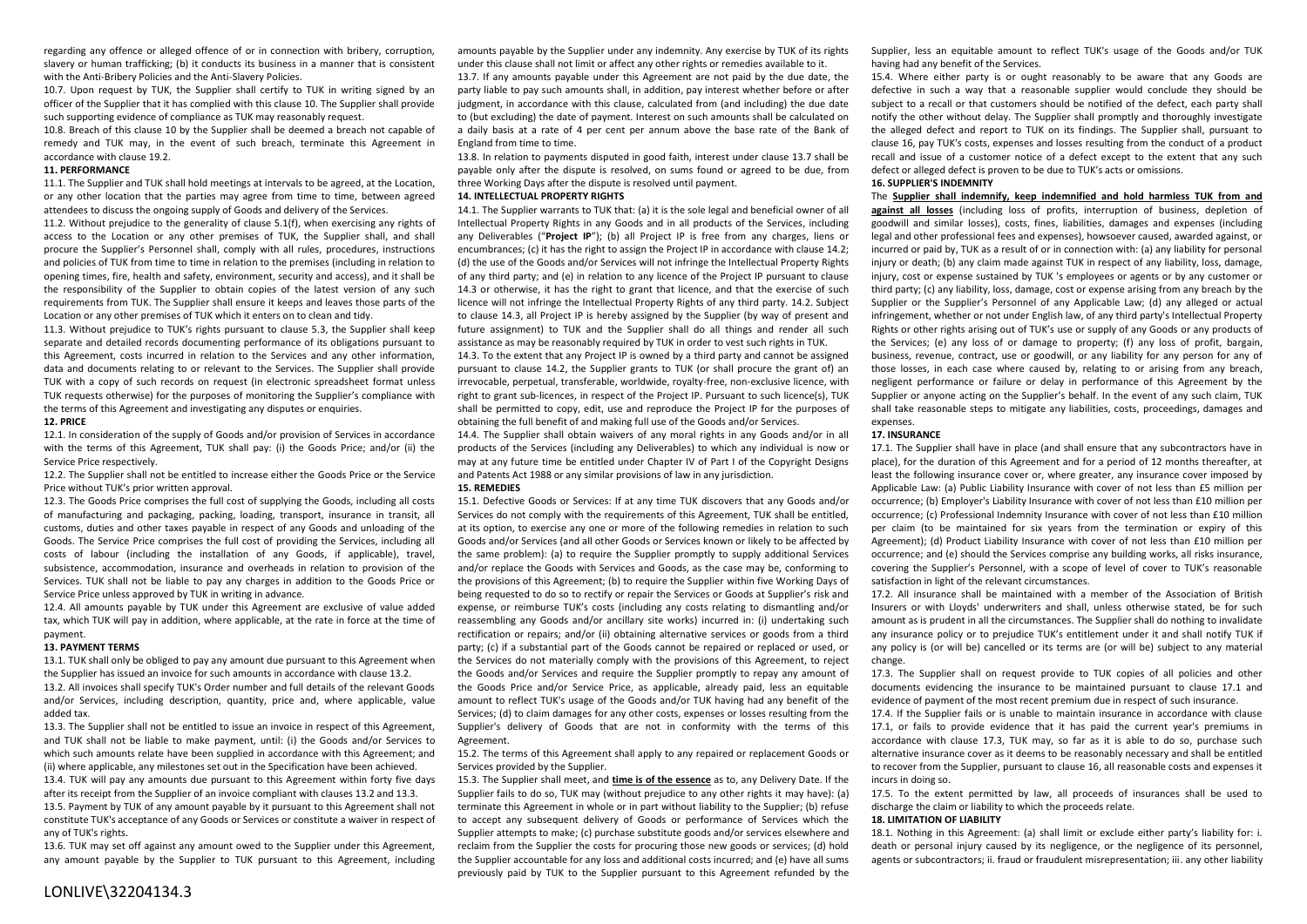to the extent that it cannot be limited or excluded by Applicable Law; or (b) shall limit or exclude the Supplier's liability under any indemnity.

18.2. Subject to clause 18.1: (a) the Supplier's liability to TUK, whether in contract, tort (including negligence), breach of statutory duty or otherwise, arising under or in connection with this Agreement shall: i. not include any liability for any indirect or consequential loss arising under or in connection with this Agreement; and ii. be limited per claim or series of related claims to the greater of: **(i) £5,000,000; and (ii) 300% of the Goods Price and/or Service Price** applicable to the Goods and/or Services giving rise to the claim; and (b) TUK's total liability to the Supplier, whether in contract, tort (including negligence), breach of statutory duty or otherwise, arising under or in connection with this Agreement shall: i. not include any liability for loss of revenue; cost of capital; loss of profit; loss of business reputation; loss of contract or loss of opportunity; or for any indirect, special, incidental or consequential loss or damage; and ii. be **limited per claim or series of related claims to 25% of the Goods Price and/or** 

**Service Price** applicable to the Goods and/or Services giving rise to the claim.

18.3. Notwithstanding clause 18.2(a)i, the losses for which the Supplier assumes responsibility and which shall (subject to clause 18.2(a)ii) be recoverable by TUK include: (a) sums paid by TUK to the Supplier pursuant to this Agreement, in respect of any Goods and/or Services not provided in accordance with the terms of this Agreement; (b) wasted expenditure; (c) additional costs of procuring and implementing replacements for, or alternatives to, the Goods and/or Services, including consultancy costs, additional costs of management time and other personnel costs and costs of equipment and materials; (d) losses incurred by TUK arising out of or in connection with any claim, demand, fine, penalty, action, investigation or proceeding by any third party (including any subcontractor, Supplier's Personnel, regulator or customer of TUK) against TUK caused by the act or omission of the Supplier; and (e) anticipated savings.

## 18.4. **No amount awarded or agreed to be paid under any indemnities shall count towards the cap on the Supplier's liability under clause 18.2(a)ii**.

#### **19. TERMINATION RIGHTS**

19.1. TUK shall be entitled to cancel this Agreement in whole or in part at any time, without any liability for any loss or damage whatsoever except as provided in this clause. Upon such cancellation TUK shall cease to be bound to pay that part of the Goods Price or Service Price which relates to the Goods and/or Services that have not been supplied or delivered, but will pay for expenses and work in progress incurred wholly, exclusively and reasonably for the purposes of this Agreement to the extent to which the same would otherwise be an unavoidable loss to the Supplier due to TUK's cancellation. The Supplier shall take all reasonable steps to mitigate its loss. The Supplier shall submit its claim within two months of cancellation for such expenses and work in progress and TUK shall not be liable for claims submitted beyond this deadline. Payment shall be made in accordance with the provisions of clause 13, following which TUK shall be entitled to take possession of, and the Supplier shall yield up to TUK, such of the Goods, Deliverables and other elements of work in progress pursuant to this Agreement that have been paid for by TUK and/or that the Supplier no longer wishes to retain.

19.2. **TUK may at any time by notice in writing immediately terminate this Agreement without compensation to the Supplier if the Supplier is in material or persistent breach of this Agreement** and (if that breach can be remedied) fails to remedy such material or persistent breach within **fourteen days of written notice** requiring it to do so. Any breach of clauses 5.1(a), 9.1, 9.2, 10, 14, 20 or 21 shall be deemed not capable of remedy.

19.3. TUK may at any time by notice in writing immediately terminate this Agreement upon the occurrence of any of the following events: (a) the Supplier enters into any composition or arrangement for the benefit of its creditors; (b) the Supplier, being an individual, becomes bankrupt or has a receiving order or administration order made against him; (c) the Supplier becomes insolvent or appears to be unable to pay a debt or to have no reasonable prospect of paying a debt (within the meaning of Section 268 of the Insolvency Act 1986) or being a company, appears unable to pay its debts (within the meaning of Section 123 of that Act); (d) the presentation of a petition for the appointment of a receiver, administrative receiver or administrator over the Supplier or any notice of intention to appoint an administrator is given; (e) on the appointment of an administrative receiver or administrator in respect of the whole or any part of the Supplier's undertaking or assets; (f) the giving of any notice of a resolution for the winding-up of the Supplier (other than for a members' voluntary winding-up of a solvent company for the purpose of a bona fide reconstruction); or (g) any event occurs, or

proceeding is taken, with respect to the other party in any jurisdiction to which it is subject that has an effect equivalent or similar to any of the events mentioned in clauses 19.3(a) to (e) (inclusive).

19.4. TUK may at any time by notice in writing immediately terminate this Agreement if there is a change of control of the Supplier (within the meaning of section 1124 of the Corporation Tax Act 2010).

19.5. On any termination or cancellation of this Agreement: (a) all rights, authorities and obligations of the parties under this Agreement shall cease but without prejudice to any accrued rights or remedies of either party; (b) the Supplier shall immediately deliver to TUK: i. all copies of information and data provided by TUK to the Supplier for the purposes of this Agreement, irretrievably delete such information and data from its systems and certify to TUK that it has not retained any copies of such information or data, except for one copy which the Supplier may use for audit purposes only and subject always to the confidentiality obligations in clause 20 and the data protection obligations in clause 21; and ii. all equipment, materials and property belonging to TUK supplied to it or to any of the Supplier's Personnel in connection with this Agreement; (c) if the Supplier fails to fulfil its obligations under clause 19.5(b), TUK may enter the Supplier's premises (or any premises used by the Supplier) and take possession of any items that should have been returned pursuant to that clause (and until they have been returned or repossessed the Supplier shall be solely responsible for the safe-keeping of such items and materials); and (d) any rights or obligations expressly or impliedly intended to come into effect on or continue after expiry or termination shall not be affected, including this clause 19.5, and clause 2.2 (Conflict), clause 14 (Intellectual Property Rights), clause 15 (Remedies), clause 16 (Supplier's Indemnity), clause 17 (Insurance), clause 18 (Limitation of Liability), clause 20 (Confidentiality), clause 21 (Personal Data), clause 22 (Step-in Rights), clause 23 (Third Party Rights) and clause 24.12 (Governing Law and Jurisdiction).

#### **20. CONFIDENTIALITY**

20.1. Each party undertakes that it shall not at any time during this Agreement and for a period of two years after its termination or expiry disclose to any person any Confidential Information, except as permitted by clause 20.2.

20.2. Each party may disclose the other party's Confidential Information: (a) to its employees, officers, agents, consultants or subcontractors ("**Representatives**") who need to know such information for the purposes of carrying out the party's obligations pursuant to this Agreement, provided that the disclosing party takes all reasonable steps to ensure that its Representatives comply with the confidentiality obligations contained in this clause 20 as though they were a party to this Agreement (and the disclosing party shall remain responsible for any breach of the confidentiality obligations set out in this clause by its Representatives); and (b) as may be required by Applicable Law, a court of competent jurisdiction or any governmental or regulatory authority.

20.3. Neither party shall use the other party's Confidential Information for any purpose other than to perform its obligations pursuant to the Agreement.

20.4. Each party reserves all rights in its Confidential Information. No rights or obligations in respect of a party's Confidential Information other than those expressly stated in this Agreement are granted to the other party or to be implied from this Agreement. In particular, no licence is hereby granted directly or indirectly under any Intellectual Property Right held, made, obtained or licensable by either party now or in the future.

## **21. PERSONAL DATA**

21.1 Each party shall at all times comply with its obligations under the Data Protection Legislation in the course of performing its obligations under this Agreement.

21.2 Without prejudice to the generality of clause 21.1, the Supplier shall (and shall procure that the Supplier's Personnel shall) comply with the Data Protection Legislation in respect of its processing of all personal data in the course of performing its obligations under this Agreement, including by: (a) ensuring that such personal data is processed fairly and lawfully in accordance with the Data Protection Legislation; (b) ensuring that such personal data is obtained only for one or more specified and lawful purposes, and shall not be further processed in any manner incompatible with that purpose/those purposes in accordance with the Data Protection Legislation; and (c) obtaining and maintaining all appropriate registrations and notifications as may be required under the Data Protection Legislation.

21.3 Wherever, in the performance of its obligations under this Agreement, the Supplier processes any personal data, the parties acknowledge and agree that:

(a) TUK (or the relevant member of TUK's Group) shall be the controller in respect of that personal data ("**TUK Controller**");

(b) the Supplier shall be the processor in respect of that personal data;

(c) nothing in this Agreement shall relieve the Supplier of its own obligations as processor under the Data Protection Legislation;

(d) as between the Supplier and TUK, TUK shall be the sole owner of that personal data, together with all copyright, database rights and other Intellectual Property Rights therein; and

(e) details of the processing shall be as follows: A. the subject matter and duration of processing shall be the provision of the Goods and/or Services for the term of this Agreement; B. the nature and purpose of processing shall be that the Supplier, acting as a processor, will, depending on the scope of its engagement, process personal data to (i) provide the Goods and/or Services; (ii) comply with its statutory and regulatory obligations; and (iii) maintain accounts and records, which will involve, among other things, the collection, storage, analysis and disclosure of personal data that the Supplier receives from the relevant TUK Controller in accordance with this Agreement; C. the personal data processed shall concern the following categories of data: names, addresses, email addresses, details of transactions or similar dealings with TUK and/or the Supplier, images and phone numbers; D. the personal data processed concern the following categories of data subjects: the relevant TUK Controller's employees, agents and representatives who order, deal with or use the Goods and/or Services and endusers of the Goods and/or Services; and E. the obligations and rights of the relevant TUK Controller are set out in the Agreement.

<span id="page-3-0"></span>21.4. Wherever, in the performance of its obligations under this Agreement, the Supplier processes any personal data, the Supplier agrees in relation to such personal data:

(a) that it shall (and shall procure that the Supplier's Personnel shall) only process that personal data that is required to be processed: (i) to the extent necessary to enable performance of those obligations and then only for the purposes specified by TUK; (ii) only in accordance with the specific written instructions of TUK, save to the extent such instructions infringe Data Protection Legislation, in which case the Supplier shall immediately notify the relevant TUK Controller; or (iii) as required by any regulator or applicable law (in which case the Supplier shall inform the relevant TUK Controller of such legal requirement before processing; unless prevented from doing so by applicable law);

(b) that it shall implement and at all times have in place appropriate technical and organisational measures to ensure that that personal data is kept secure and to protect against the unauthorised or unlawful access to, or processing of, that personal data and against accidental loss or destruction of, or damage to, that personal data, and that such measures shall: (i) reflect the level of harm, damage and/or distress that might be suffered by the data subject to whom the personal data relates in the event of a breach of the such measures; and (ii) ensure that only authorised personnel and agents have access to such personal data and that any persons authorised to have access to, or process, such personal data have committed themselves to confidentiality and shall procure that they will respect and maintain all due confidentiality accordingly;

(c) that it shall at all times to take all reasonable steps to ensure the reliability of the Supplier's Personnel who have access to such personal data and to ensure that such persons are aware of the Supplier's obligations in relation to such personal data and have undergone training in data protection and the care and handling of personal data and shall comply with such other reasonable measures as are stipulated by TUK from time to time during the term of this Agreement;

(d) that it shall not cause or permit any such personal data to be transferred outside the European Economic Area (as defined in the Data Protection Legislation or otherwise as appropriate) without the prior written consent of TUK;

(e) that it shall not, and shall procure that the Supplier's Personnel shall not, do or omit to do anything which causes TUK or any member of TUK's Group to contravene or breach any of their obligations under the Data Protection Legislation or the terms or conditions of any of its/their registrations, notifications or authorisations that may be in place in connection with the Data Protection Legislation;

(f) to treat such personal data as Confidential Information of TUK in accordance with clause 20 and in any event for the duration of the processing of such personal data by or on behalf of it;